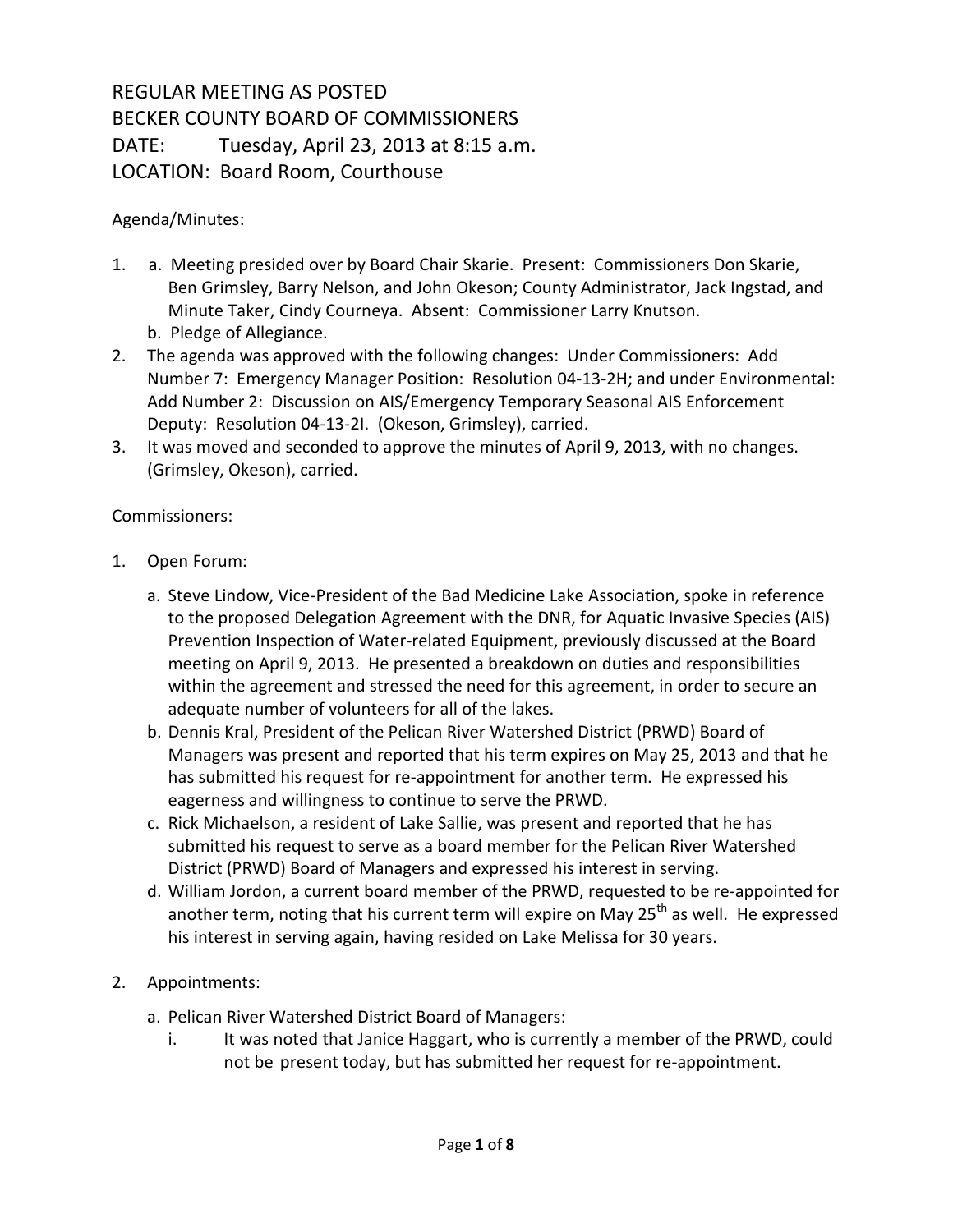- ii. It was moved and seconded to appoint Rick Michaelson to the Pelican River Watershed District Board of Managers, for a three-year term. (Grimsley, Nelson), carried.
- iii It was moved and seconded to re-appoint Dennis Kral to the Pelican River Watershed District Board of Managers, for a three-year term. (Grimsley, Okeson), carried.
- iv. It was moved and seconded to re-appoint Janice Haggart to the Pelican River Watershed District Board of Managers, for a three-year term. (Okeson, Grimsley), carried.
- v. Board members expressed their thanks and appreciation to Mr. Jordan for his years of service and also congratulated Mr. Michaelson and Mr. Kral on their appointments, noting the difficulty in making a decision, when there are so many interested in serving.
- b. Becker County Council on Aging:
	- i. It was moved and seconded to appoint Mary Ann Jorgenson to the Becker County Council on Aging, to represent District 4. (Skarie, Okeson), carried.
- 3. Request for Additional State Revenue to Improve Minnesota's Statewide Transportation System: Resolution 04-13-2B:
	- a. It was moved and seconded to approve Resolution 04-13-2B, to encourage the Minnesota Legislature to pass and the Governor to sign a bill that provides additional revenue for highways, bridges, and transit throughout the State to improve Minnesota's statewide transportation system. (Okeson, Nelson), carried.
- 4. Board Retreat Follow-up Discussion and Direction:
	- a. County Administrator, Jack Ingstad, provided a summary of the Board Retreat including the results of the SWOT (Strengths, Weaknesses, Opportunities, and Threats) analysis and Value Setting exercise.
- 5. CHIPS Contract:
	- a. A notice of termination of a current CHIPS Contract was received and a request for letters of interest was completed, with three letters of interest being received. It was moved and seconded to approve the CHIPS Contract with Daniel El-Dweek, effective immediately and to finish out the remaining contract through December 31, 2014. (Grimsley, Okeson), carried.
- 6. Emergency Manager Position: Resolution 04-13-2H:
	- a. It was moved and seconded to approve Resolution 04-13-2H, to increase the hours per week for the Emergency manager position from twelve (12) to twenty (20) hours per week on average and to hire a part-time Emergency Manager. (Nelson, Okeson), carried.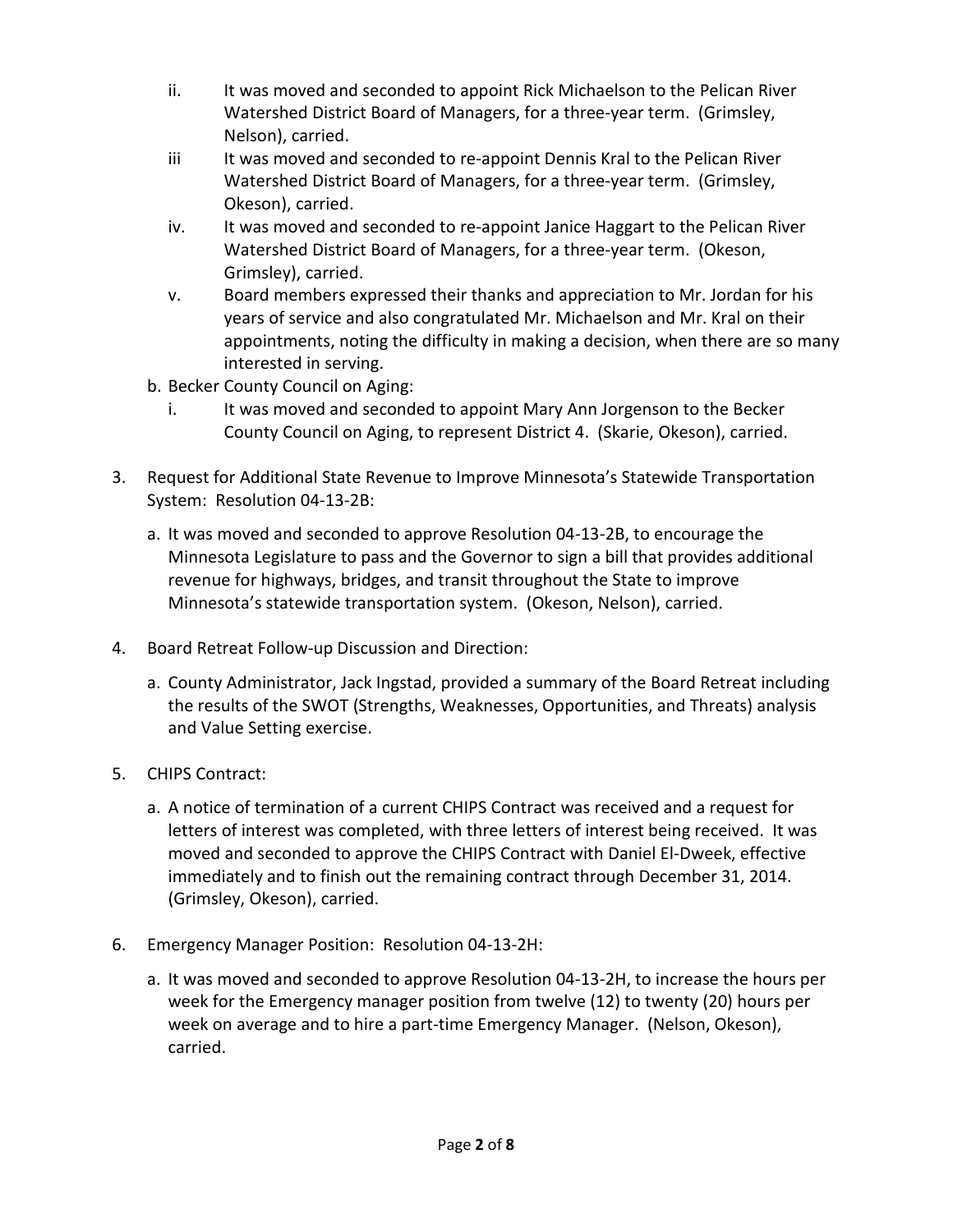- 7. Reports and Correspondence: The commissioners reported on the following meetings:
	- a. Commissioner Skarie: Department of Human Services meeting in reference to the the White Earth Project, PartnerSHIP 4 Health, Human Services Committee, Becker County Children's Initiative, Sheriff's Committee, Lakeland Mental Health and Fair Board.
	- b. Commissioner Grimsley: Human Services Committee and Heartland Multi-Purpose Recreational Trail meeting.
	- c. Commissioner Okeson: Aquatic Invasive Species (AIS) Advisory Panel, Highway Committee, Finance Committee, Heartland Multi-Purpose Recreational Trail meeting, West Central Juvenile Detention Center, and AIS Coordinator position interviews.
	- d. Commissioner Nelson: Natural Resources Committee, Highway Committee, Becker County Soil and Water Conservation District, and Lake Agassiz Regional Library.

Auditor-Treasurer: Ryan Tangen presented:

- 1. Licenses and Permits:
	- a. It was moved and seconded to approve Resolution 04-13-2F, to approve the Annual Premises Permit Gambling Application to conduct gambling by Turn in Poachers, for operations at Izzo's, located at 22931 185<sup>th</sup> Street in Detroit Lakes, MN, in Audubon Township. (Nelson, Grimsley), carried.
	- b. It was moved and seconded to approve the Off-Sale 3.2 Beer License Renewal for Glenn D. Werner, Outback Engineering – Osage Country Market – Osage Township. (Okeson, Nelson), carried.
	- c. It was moved and seconded to approve the On/Off-Sale 3.2 Beer License Renewals for:
		- i. Karen and Chris Heinz 59er Detroit Township;
		- ii. Bradley L. Swanson Swanie's Resort Cormorant Township;
		- iii. Timothy Eischens Two Inlets Country Store Two Inlets Township;
		- iv. Randy A. Blanford Tamarac Resort & Campground Sugar Bush Township. (Nelson, Grimsley), carried.
	- d. It was moved and seconded to approve the On-Sale Including Sunday Liquor License Renewal for Brent R. Blake, name changed from J & B BBQ, LLC, DBA: Dickey's Barbecue Pit to: BJ's Barbecue Shack, LLC, DBA: BJ's Barbecue Pit – Detroit Township. (Okeson, Nelson), carried.
	- e. It was moved and seconded to approve the Seasonal Tobacco License Renewal for Beth Schupp, Fair Hills, Inc. – Wildflower Golf Couse – Lake Eunice Township. (Grimsley, Nelson), carried.
	- f. The Annual Tubing License Renewal for Roger Klemm K & K Tubing Erie Township will not be acted on at this time and will be brought back at a later date for approval.
- 2. Update on Auditor-Treasurer Fee Schedule:
	- a. It was moved and seconded to approve the Auditor-Treasurer Fee Schedule, as presented. (Nelson, Grimsley), carried.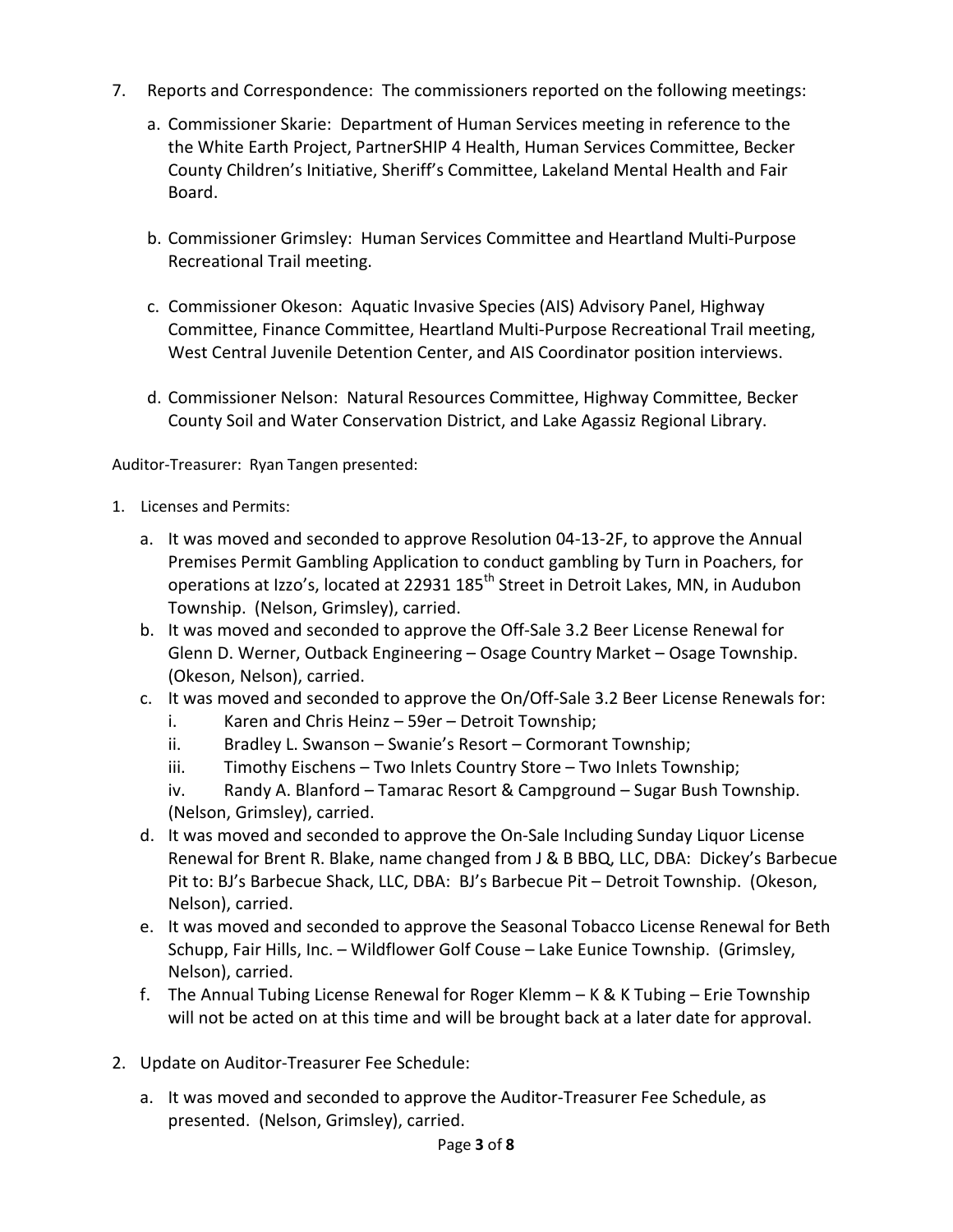- 3. Survey at South Twin Lake:
	- a. It was moved and seconded to authorize the payment of \$800 to Meadowland Surveying, Inc., to complete a survey for land owned by Becker County on the North side of South Twin Lake in Height of Land Township, for Tracts in 12-139-39 Becker 12 Hauglid Group, and to concur with the results of said survey. (Nelson, Grimsley), carried.
- 4. Petition for Abandonment of Ditch 17:
	- a. It was moved and seconded to accept a Petition for Abandonment, as presented, to petition that Becker County abandon the County Ditch No. 17 (CD 17) drainage system and to approve a Public Hearing be held on Tuesday, May 14, 2013 at 9:30 a.m., in the Board Room of the Courthouse. (Okeson, Grimsley), carried.

Finance Committee: Ryan Tangen presented:

- 1. It was moved and seconded to approve the regular claims, over 90-day claims, and Auditor's Warrants:
	- a. Over 90-Day Claims:
		- i. Johnson Controls in the amount of \$6,350 due to not receiving an invoice.
		- ii. Norseman Goodwrech Quick Lube in the amount of \$32.82 due to missing invoice.
		- iii. Tweeton Refrigeration in the amount of \$1,419.10 due to negotiating warranty coverage.
	- b. Auditor's Warrants (Tuesday Bills):
		- i. 04/10/2013 in the amount of \$45,228.98.
		- ii. 04/16/2013 in the amount of \$45,613.94.

(Nelson, Okeson), carried.

- 2. It was moved and seconded to approve the request to apply for Conservation Partners Legacy Funds, for a total grant amount of \$18,750 which includes a 10% county match, to be used mainly for tansy control. (Okeson, Nelson), carried.
- 3. It was moved and seconded to approve to advertise for the solicitation of bids for fall site preparation, at an estimated cost of up to \$13,000 for 150 acres. (Nelson, Okeson), carried.
- 4. The Aquatic Invasive Species (AIS) coordinator contract was discussed at Finance and is on the agenda for discussion later in the meeting. It was noted that interviews were scheduled for Monday, April 22<sup>nd</sup>.
- 5. It was moved and seconded to approve the request to apply for the 2013 Federal Boating Safety Supplement Grant, for an amount of \$58,799 for water enforcement equipment. (Nelson, Okeson), carried.
- 6. It was moved and seconded to approve the purchase of a replacement snowmobile trailer from Seaberg Power Sports, at the lowest quote of \$1,865.03, using funds from the remaining 2012-13 Snowmobile Safety Enforcement Grant, and for the County to pay the excess amount of the grant balance of \$166.13. (Okeson, Grimsley), carried.
- 7. It was moved and seconded to approve the purchase of a new 2012 Yamaha ATV, at an estimated cost of \$5,950, after trade-in, from Seaberg Power Sports. (Okeson, Skarie), carried.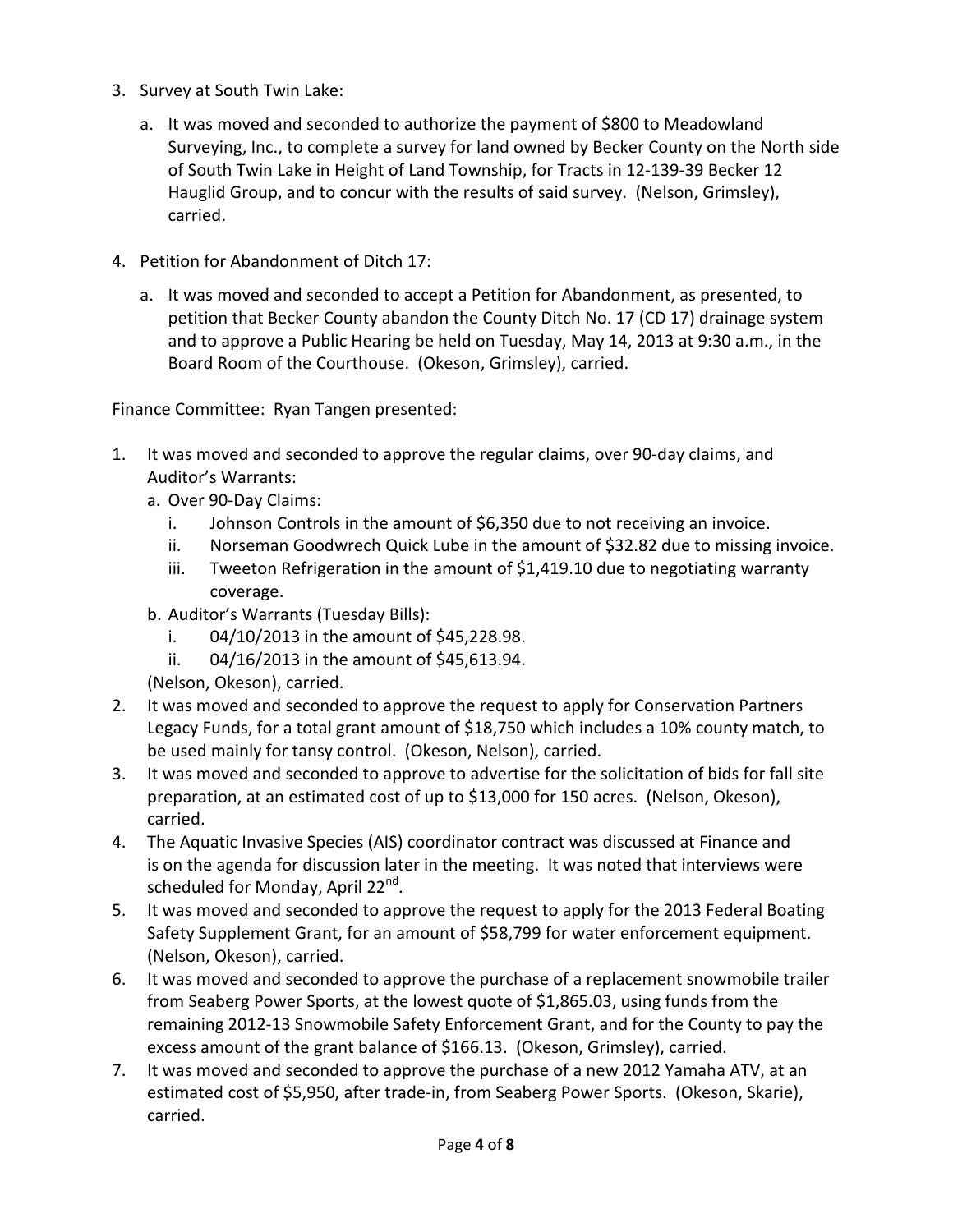- 8. It was moved and seconded to approve the Probation Office Reception Area Remodel request, for increased security measures, at an estimated cost of \$19,572, with 100% reimbursement by the State, and to authorize the County Administrator to approve any additional costs, if applicable. (Grimsley, Nelson), carried.
- 9. It was moved and seconded to approve the Capital Improvement Expenditure Request to purchase twenty (20) computers, one (1) laptop, and twenty (20) monitors, at an estimated cost of \$16,804, plus tax, and as outlined in the request. (Nelson, Okeson), carried.
- 10. It was moved and seconded to approve the out-of-state travel and associated costs, including airfare at a low cost of approximately \$250.00, for County Administrator, Jack Ingstad, to attend the 3CMA National Conference in Phoenix, Arizona on September 3, 2013. (Grimsley, Nelson), carried.
- 11. It was moved and seconded to accept the Cash Comparison and Investment Summaries for January, February, and March of 2013. (Nelson, Okeson), carried.
- 12. It was moved and seconded to approve the purchase of a Great Plains Software package through implementation Specialists, for a replacement payroll/human resources program, at an estimated cost of \$53,627 for installation and training. (Grimsley, Okeson), carried.
- 13. It was moved and seconded to approve the Credit Bureau Agreement with Credit Mediators, Inc. for debt collection. (Okeson, Nelson), carried.

Assessor: Ryan Tangen presented:

- 1. It was moved and seconded to approve the abatements for:
	- a. PIN #06.0447.000 in Cormorant Township for the amount of \$(968.00) due to clerical error, in that House Garage and one Acre was calculated as Ag. Homestead, rather than as a Homesite.
	- b. PIN #11.0020.000 in Evergreen Township for the amount of \$1,334.00 due to miscommunication on Homestead and need for Social Security numbers.
	- c. PIN #13.0288.516 in Green Valley Township for the amounts of \$114.00, \$206.00, and \$160.00 due to Plat Law was calculated incorrectly for 2011 taxes and error carried forward into 2012 and 2013.
	- d. PIN #15.0121.002 in Height of Land Township for the amount of \$634.00 and for PIN #15.0121.000 in Height of Land Township for the amount of \$(16.00)**,** due to property was split and split parcel wasn't linked to Ag. Primary Homestead.
	- e. PIN #19.1883.000 in Lake View Township for the amount of \$182.00 and for PIN #19.1884.000 in Lake View Township for the amount of \$180.00 due to the property should be exempt-tax forfeited.
	- f. PIN #21.0088.000 in Osage Township for the amount of \$1,828.00 due to Exclusion modifier had an incorrect expiration date.
	- g. PIN #29.0086.000 in Silver Leaf Township for an amount of \$(1,516.00) and for PIN #29.0086.003 in Silver Leaf Township for an amount of \$1,618.00 due to an assessment error of a new house assessed on the wrong parcel after land split.
	- h. PIN #33.0088.000 in Toad Lake Township for an amount of \$332.00, \$282.00 and \$338.00 due to clerical error in that Homestead applied to wrong record for 2011, 2012, and 2013 taxes.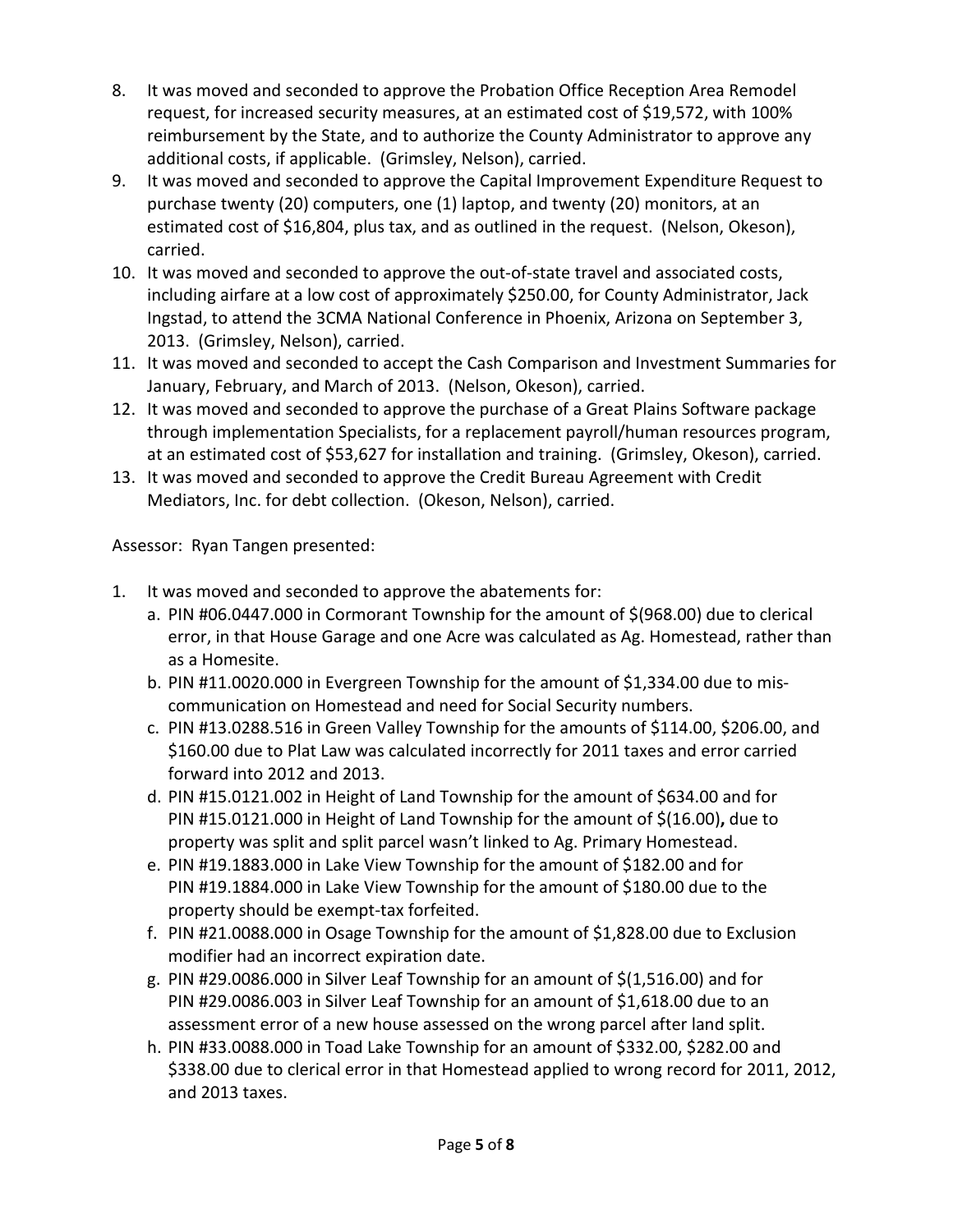i. PIN #50.0130.000 in the City of Frazee for an amount of \$264.00, due to a homestead error, in that Homestead classification was removed by mistake. (Nelson, Okeson), carried.

Highway: Jona Jacobson presented:

- 1. It was moved and seconded to approve Resolution 04-13-2C, to authorize and direct the Highway Department to apply dust control to the entire gravel segment of County Road 117, with the cost participation of \$8,075 (75%) by the County and the requesting party at \$2,540 (25%) for the 2013 season. (Nelson, Okeson), carried.
- 2. It was moved and seconded to approve Resolution 04-13-2D, to authorize and direct the Highway Department to trade in the lift crane and utility box currently mounted on Unit #418 and to purchase and install a flatbed and broom attachment, at a cost of \$19,000 and as outlined in the capital improvement request. (Okeson, Nelson), carried.
- 3. It was moved and seconded to approve Resolution 04-13-2E, to authorize and direct the Highway Department to purchase and install the chip spreader attachments, for seal coat and otta seal maintenance activities, at a cost of \$3,415 and as outlined in the capital improvement request. (Nelson, Okeson), carried.

Human Services: Nancy Nelson presented:

- 1. It was moved and seconded to approve Resolution 04-13-2A, to hire two (2) part-time Office Support Specialists from the Minnesota Merit System. (Nelson, Grimsley), carried.
- 2. It was moved and seconded to approve Resolution 04-13-2G, to hire one (1) temporary, full-time Emergency Social Worker, with a start date of May 13, 2013 and to continue for sixty-six (66) working days or until the unit is fully staffed, whichever comes first. (Grimsley, Okeson), carried.
- 3. It was moved and seconded to accept the Pohlad Family Summer Camp Scholarship Program Grant in the amount of \$10,000. (Nelson, Grimsley), carried.
- 4. It was moved and seconded to accept the Human Services reports for Adult Services, Child and Family Services, Community Health, Financial Services, MCD (Mental/Chemical Dependency), and Transit. (Nelson, Okeson), carried.
- 5. It was moved and seconded to approve the Human Services claims for Human Services, Community Health, and Transit. (Okeson, Grimsley), carried.

Natural Resources Management (NRM): Marty Wiley presented:

1. It was moved and seconded to approve Resolution 04-13-2K, to authorize the Natural Resources Management Administrator to assemble a map of the County's Forest System Roads, and to following the process prescribed in MN Statutes 282.041 and 89.715, to record prescriptive easements on the deeds of private properties crossed by our Forest System Roads, where said deeds show no current easement information. (Nelson, Okeson), carried.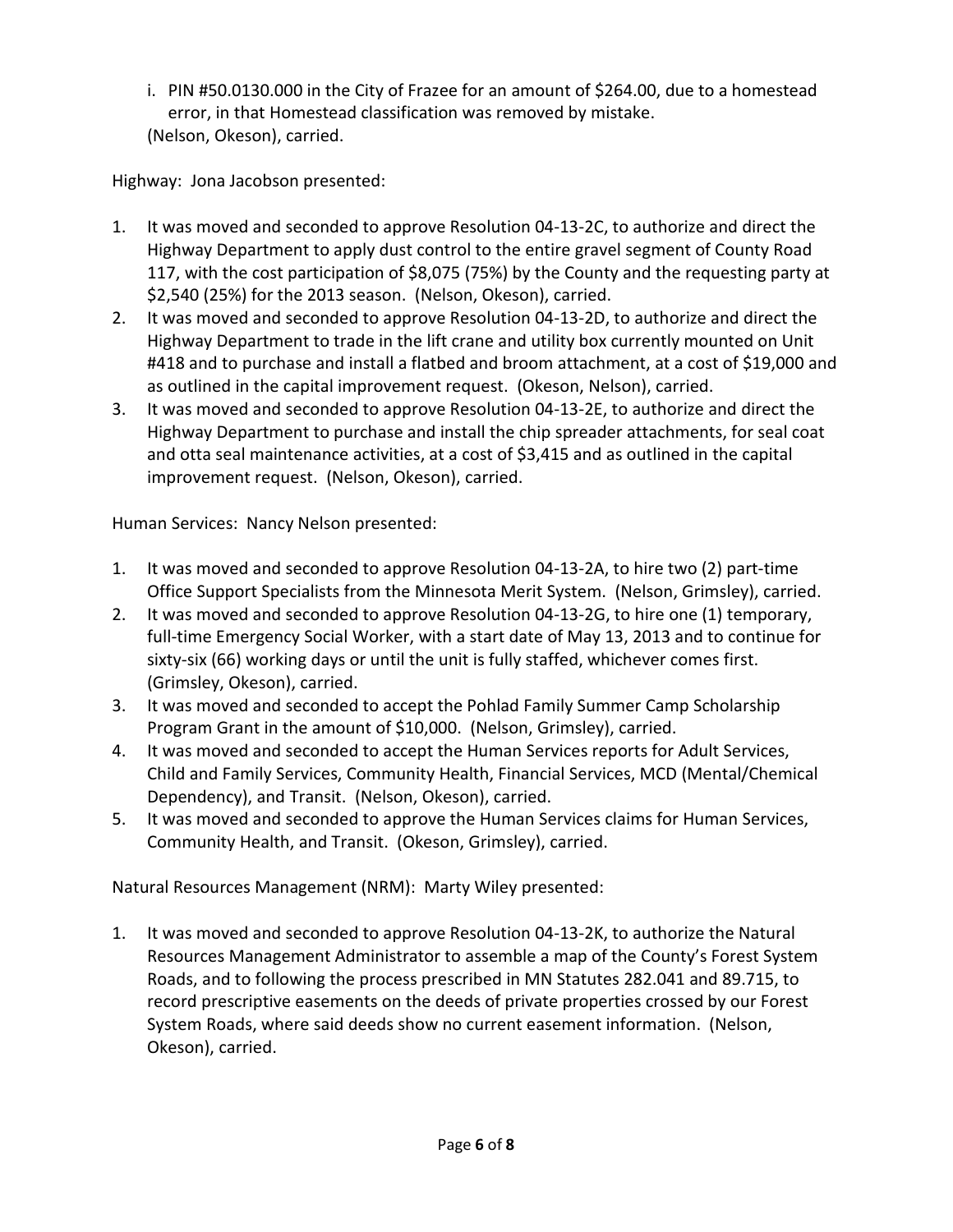Environmental: Steve Skoog presented:

- 1. Mr. Skoog, on behalf of the AIS POD, presented an outline for an AIS prevention plan. He also presented the AIS POD's recommendation to approve the Emergency Hire of a Temporary Seasonal AIS Enforcement Deputy and also to allow the County Administrator and the Environmental Services Director to enter into negotiations with the top rated AIS Coordinator candidate from the interviews recently held.
- 2. It was moved and seconded to allow County Administrator, Jack Ingstad, and Environmental Services Director, Steve Skoog, to enter into negotiations with the top rated AIS Coordinator candidate, and if a successful agreement is reached, to authorize the County Administrator to sign said agreement, with the agreement not to exceed \$40,000 in cost and for no more than seven (7) months in duration, and if no agreement is agreed upon, then to return to the Board. (Nelson, Okeson), carried.
- 3. It was moved and seconded to approve Resolution 04-13-2I, to hire one (1) temporary Emergency Seasonal AIS Enforcement Deputy, and to not exceed a total cost of \$8,000 and and three (3) months in duration. (Nelson, Okeson), carried.
- 4. Steve Lindow, Vice-President of the Bad Medicine Lake Association, spoke in reference to the difficulty in securing and keeping volunteers. He felt that if the Delegation Agreement with the DNR is not implemented and/or volunteers not hired, there will be no supervision of the lake accesses.

Planning and Zoning: Patty Swenson presented:

- 1. A presentation was given by Geologist, Dale Setterholm, Associate Director of the Minnesota Geological Survey of the University of Minnesota on preparing a Geological Atlas for Becker County. Following the presentation, a motion was made by Commissioner Grimsley to table moving forward with the process to prepare a Geological Atlas for Becker County. Motion died for lack of a second. Discussion followed with noted support of the project from the commissioners. Patty Swenson will provide a letter of intent at the next Board meeting on May 14, 2013, for further consideration.
- 2. It was moved and seconded to concur with Planning and Zoning to approve the request as submitted by Warren Woytassek, for a change of zone from Agricultural to Commercial for property located at 19363 Co. Highway 15 in Audubon Township, PID Number 020092000, based on the fact that it is compatible with the surrounding area. (Nelson, Okeson), carried.
- 3. a. Discussion was held in reference to the request by Jeffrey Laliberte, for a Conditional Use Permit (CUP) to replace an existing retaining wall along the shoreline, per the plan submitted, for property located on Big Cormorant Lake, 15795 Wermager Beach Road, in Cormorant Township.
	- b. A motion was made by Commissioner Skarie to concur with Planning and Zoning to deny the request for the retaining wall, as submitted. Motion died for lack of a second.
	- c. Commissioner Nelson noted the flaws in the ordinance and the need for ordinance review. He suggested a technical panel be available to provide individuals advice and more clear direction when working through this process.